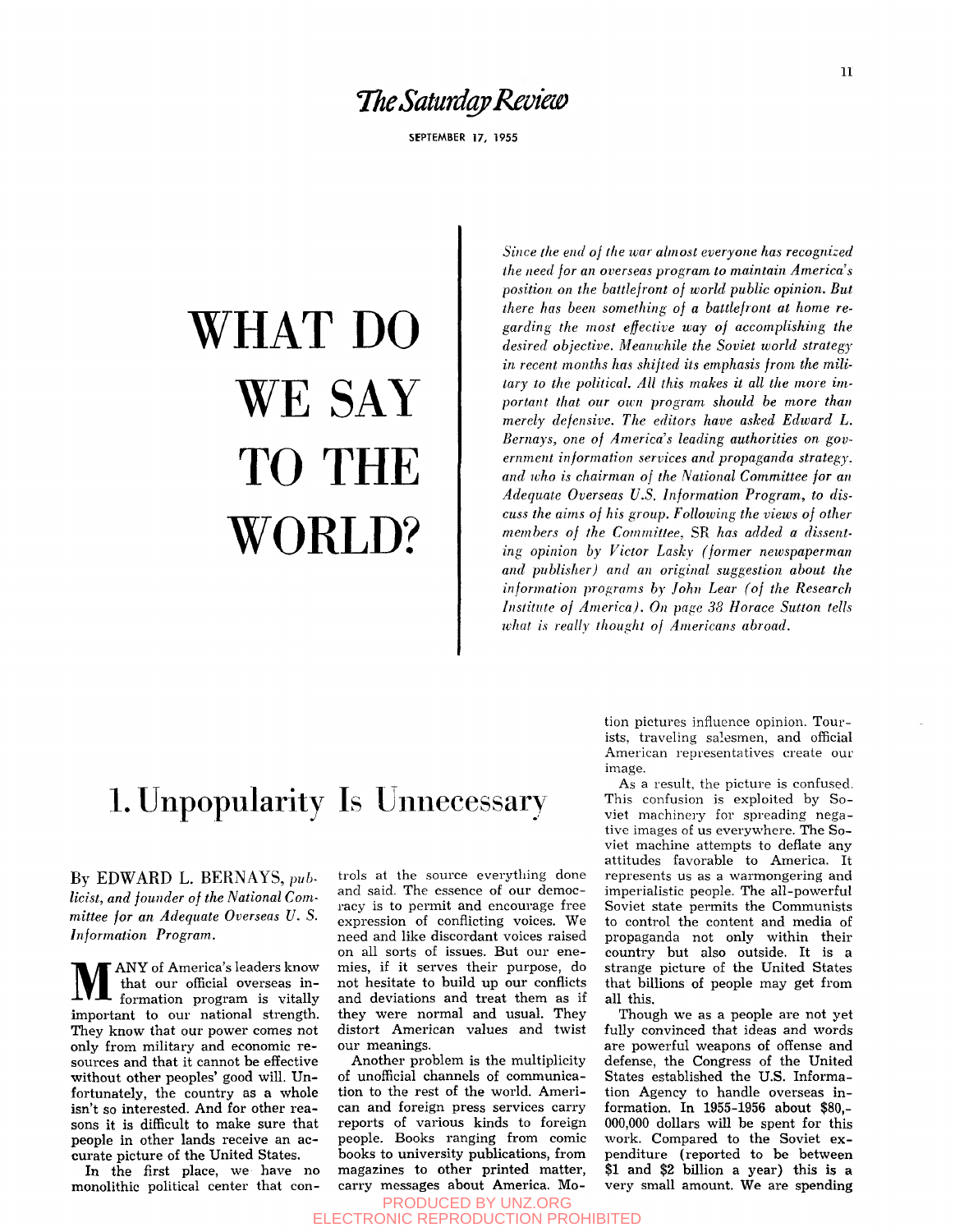only about 2/10 of 1 per cent of our military budgets. But an increased budget (and I believe it should be larger) will not by itself solve all problems.

We must as individuals give stature to this activity. We must ensure that agency officials carry out policy without sacrificing principle to expediency.

We must obtain Congressional legislative cooperation for a good program. The service must function continuously and smoothly and attract first-class personnel. A joint legislative Congressional committee, similar to the Joint Congressional Atomic Committee, might be appointed to improve the relationship between the program and Congress.

Government officials at high levels should be educated to recognize the importance of the program to their own work. Before policy-actions are taken there should be discussion with overseas information-agency executives on matters of psychological significance to people fh other countries.

There should be *more* cooperation between nations of the free world on common problems in overseas information activities.

The U.S. Information Agency should work more closely with our Delegation to the United Nations for clarification of the American point of view.

The objectives of the program should be outlined with greater sharpness. Are we dealing with a longperiod program or an emergency program? We must decide how we are trying to project the U.S., keeping in mind that the U.S. is varied, dynamic, and changing.

 $A$ T THE present time our themes are 1) to unite the free nations of the world for peace,  $2$ ) to expose international Communism, and 3) to have our own peaceful intentions understood. Should we continue to use our present themes? Should we concentrate on fewer themes or add to them? And what should be the content of our approach to different countries? Should it emphasize fact or point of

# Mutiny with Bounty

### *Considered Reflections on TV^ Without Color*

#### By Stanley Young

T HOUGH I admit, without reservations, that if children take tobacco, liquor, and opium.

Their parents are in for a certain amount of social opprobrium.

Still, having just dragged Junior away from the T-V set

I'm uncertain, yet, whether I wouldn't prefer to offer our pet

Weed, bottle, and needle, or any other handy drug

To picking him up off the rug

Glazed, sodden, doped, and pulverized.

And, if Monsieur Mesmer will forgive me, mesmerized

By gunfire, blood, and crunching bone

After an hour in the living-room with the spiritual brothers of. say. Al Capone.

I may be wrong, because I'm older, and our T-V isn't in color

And I am prone, when something prones me, to give way to choler

And holler, as if I didn't know a yak from a yogi

And what a rush of blood to the temples does to your psyche,

Still, parents, friends, and ladies and gentlemen of the P.T.A. of America and Nassau County

I'm declaring, yea, offering with no strings, a considerable cash prize and bounty For the scalps, skins, teeth and hair of

Certain T-V producers, writers, and their heirs you're probably aware of

Because I'm calmly prepared to believe, after many cans of beer, and study That there's something about the whole ruddy

Mess that, if any of you fond fathers came home from work and slumped down tared,

Junior, after the program was over, might well bury you in the backyard,

And, if any of you doting mothers, inadvertently of course, dropped dead along the panel,

Junior might simply stagger up and switch to another channel.

1 may be wrong, because I'm older, and, as I've said, our set isn't in color.

PRODUCED BY UNZ.ORG ELECTRONIC REPRODUCTION PROHIBITED

view'? Should we emphasize freedom, equality, and orderly justice and the worth of the individual? Should we emphasize differences in customs in different countries? Should controversy in the U.S. be reflected impartially? Or should we be selective?

Another question for decision is the problem of targets. These of course would vary in different countries. Should the targets be the masses *or*  the people who control the Government, or parties out of power? When should we talk more to our friends than to our enemies, and to what extent to each?

There is another problem we must solve. How to test and check up on whether the organization functions effectively. This is difficult, too, for no overseas information program is free from countervailing forces both at home and abroad.

Unfortunately, there is a tendenc\' to credit or blame the Overseas Information Program for the state of our relations with another country. That, of course, is unrealistic. Overseas information programs are no substitute for foreign policy—economic, military, and political. Anything we do in the U.S. that deviates from the ideals of freedom, equality, and orderly justice may hurt us in the eyes of other people. The attitudes of other people towards us depend, as we have seen, on a variety of different factors, in which official overseas information plays only a part. In a democracy all problems flow back to the public for solution.

Last year we organized a voluntary National Committee for an Adequate Overseas U.S. Information Program comprised of experts on public opinion, communications, and international affairs. Our aim is to alert the American people to understand how vital it is to strengthen America through effective information programs.

We have sponsored a number of conferences. One, held with the cooperation of Massachusetts Institute of Technology and Harvard University, explored problems of content, targets, and evaluation. Another, recently held at New York University, discussed careers and stimulating education for experts in overseas work. A third, at the University of Pennsylvania, considered U.S. approaches to Southern Asia. We have secured the cooperation of the Veterans of Foreign Wars on a grassroots basis. These and other efforts at public education may act as catalysts to increase public interest in these vital problems, for until the American people are so oriented any program is bound to be handicapped.